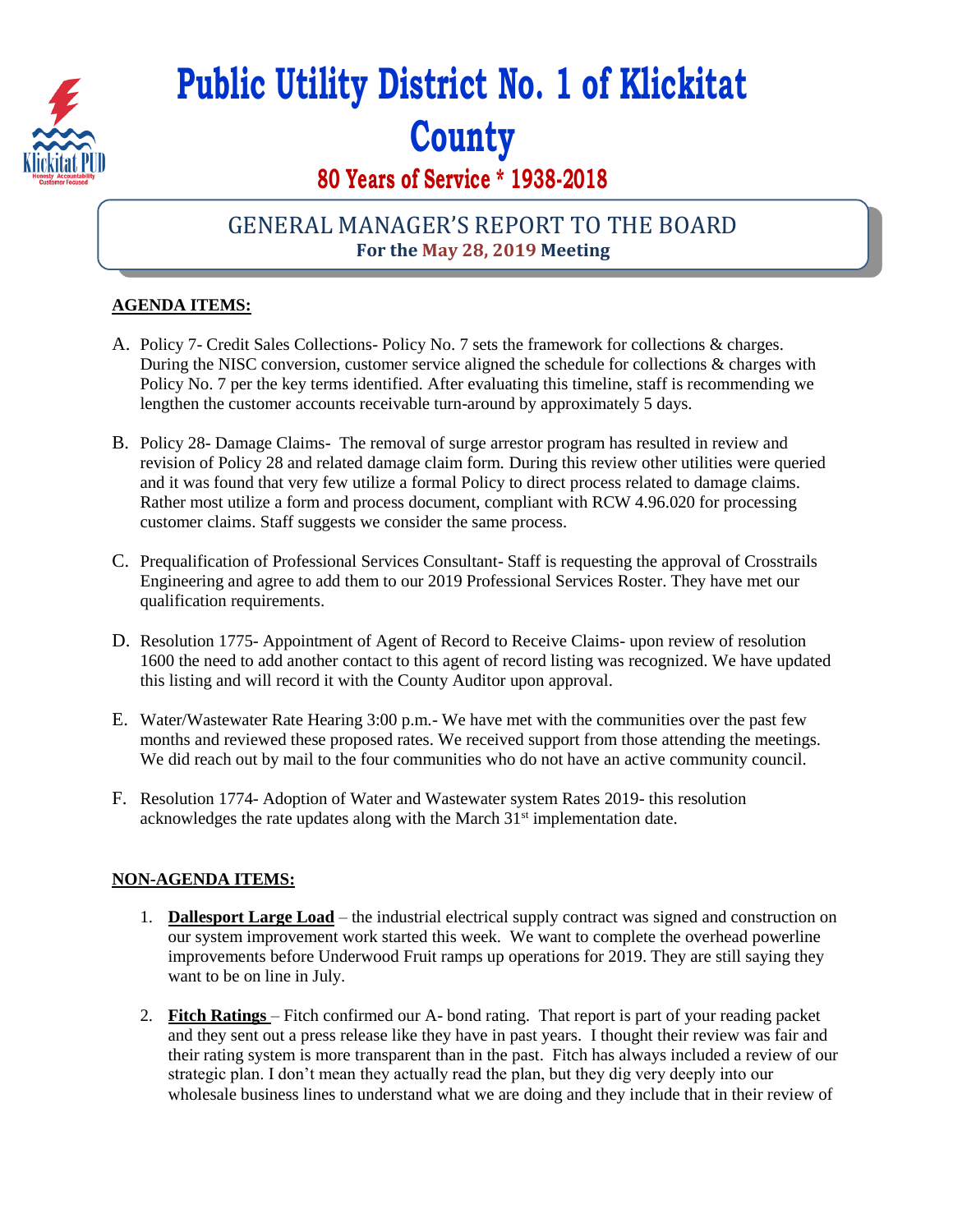the financial position of the utility. Not surprisingly, they state that future ratings will be driven by delivering the revenues from RNG and they said to us pretty clearly that ratings increases would be considered.

- 3. **White Creek Power Off-takers Representative** We have been working over the past winter on a representative to secede Tom Svendsen. He asked that we start that process and Mike and a small group have been working on a replacement.
- 4. **Regional Pumped Storage Workshop June 24** the TriCities Development Council and the Yakima County Development Association are holding a hydro power storage workshop on June 24<sup>th</sup> in Prosser. I do not have the full list of attendees, but I do know that Benton PUD, Benton REA and Klickitat County Economic Development Association will be attending. I am planning on being there to follow developments in our region. The flyer is attached. If you are interested please let me know.
- 5. **Dallesport Foundary Fire** –Seneca Insurance Company, as a subrogee of Dallesport Foundry Inc. has formally filled a lawsuit in Klickitat County Superior Court against the Utility. The complaint for damages is listed as not less than \$73,730.03.
- 6. **Legislative Staff Renewable Natural Gas (RNG) Tour** Dave Warren was asked by House caucus staff to arrange a tour of the RNG facility. They are extending invitations to Senate staff as well. The tentative date is July  $10<sup>th</sup>$ . This is tied in with Dave's efforts in ensuring that RNG is a part of the clean carbon future being developed in Olympia.
- 7. **State Lobbying 2019 Through 2020** I wanted to let you know that I intend on extending Dave Warren's contract for 12 months. This is included in my 2019 budget, but I want to keep you apprised, as the contract extension would go from July 1 through June 30, 2020. As such it would be part of the 2020 budget as well. This timing is important as a significant amount of work is completed before the legislative session starts in January and there is follow on work after the session is over.

I want to keep Dave engaged in three areas. First is ensuring RNG is included favorably this summer in the ruling making process for the Governor's 100% Clean Bill 5116 which passed this year. Rule-making is the actual interpretation of a bill and the writing the laws / rules to implement a bill's intent. Second, I am expecting that there will be a large amount of work being done by legislators and their staff this summer and leading up to the next legislative session on the various carbon reduction bills in play. This will be a short session so the advance work is even more important. The Democrats will still control both houses, so I would expect that it is likely that legislation will pass that affects the rest of our economy now that the electric sector has been addressed. Currently, the main proposed bills that are in play are Low Carbon Fuel Standard, carbon tax and carbon cap and trade bills. Ensuring the RNG is a part of all these solutions is top priority so we are well positioned in the future and that we are not trying to pick the "winners". Third, Legislative staff and DNR will be implementing the DNR fire bill requirements and I want Dave's assistance in that regard as well.

8. **LFG II Capacity** – we are working on a business case for how we might use the existing Landfill Gas generating facility for a capacity product. First step is building the financial and operating models and understanding the market products we would be competing against. Along with this, would be determining how that potential use would fit within the Strategic Plan and the goals set out in the plan. This covers timing for an RFP or some such mechanism as well. It sure looks like there are utilities that do have capacity shortfalls in the 2 to 5 year time frame. I'd like to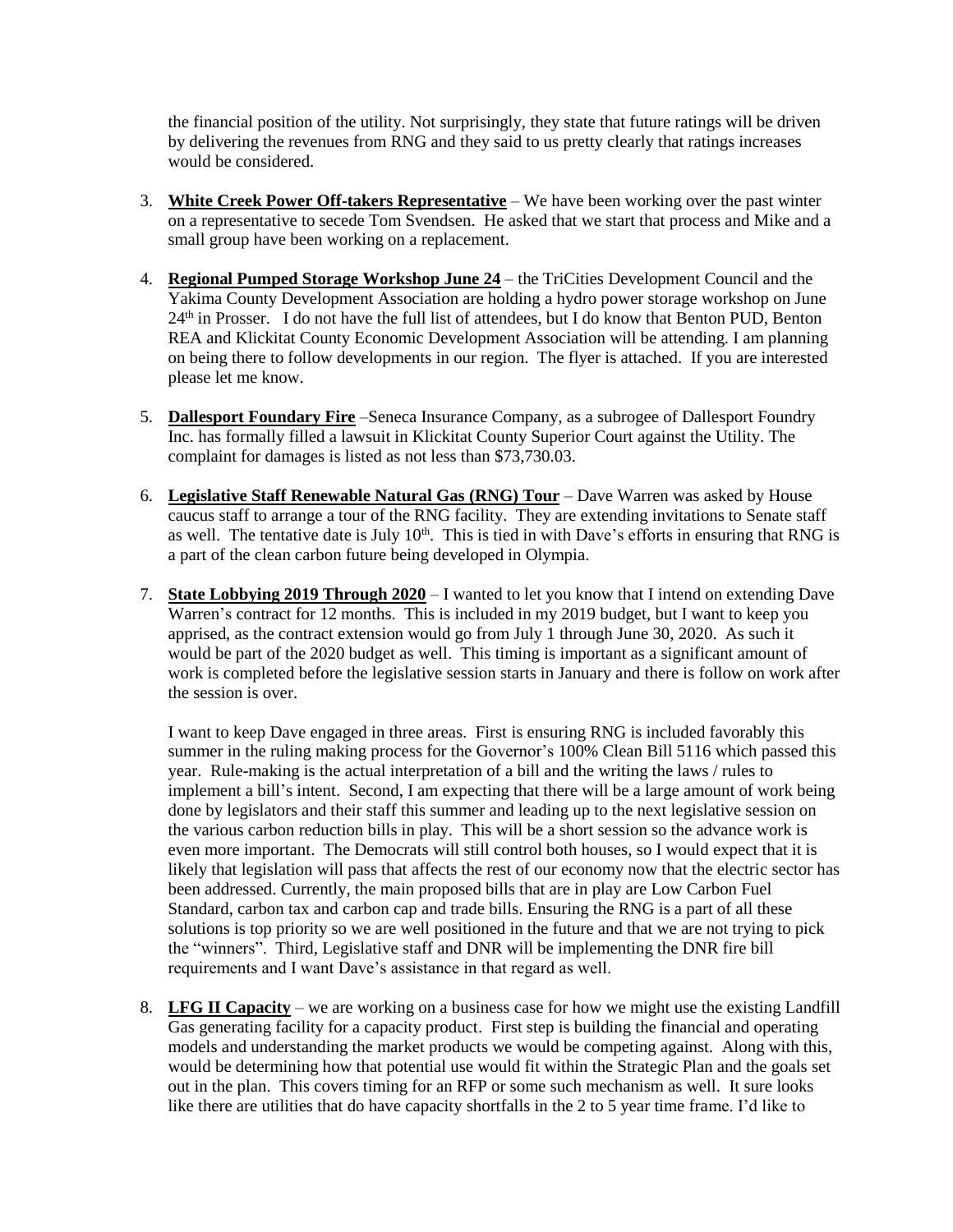update you on our preliminary discussions.

9. **Renewable Hydrogen Symposium** – Kevin and I attended the first symposium by the Renewable Hydrogen Association. Renewable hydrogen is hydrogen created from renewable feedstock (water) and renewable energy. The basic premise and the excitement is electricity to fuel conversion. By taking electricity in oversupply periods and using it to create a renewable fuel that can be stored, you can in effect store the renewable electricity. You can also then utilize hydrogen fuel cells for larger vehicles so that batteries do not take up payload and refueling times are short. There is nothing new or complicated about this technology. However, this idea is being touted by many as essential if the entire economy is decarbonized. It is not the only component. Electrification and electricity storage would be required as well, but it appears likely that this fuel switch might be necessary if there is any possibility of natural gas being displaced.

We plugged ourselves into this as it is another alternative fuel, along with RNG, and as such it could impact our marketplace. It is also something we could be involved in the future given the amount of variable renewable projects in the area. We are one of the founding members of the association.

- 10. **100% Clean Energy Bill 5116 Implementation** I am attaching a high-level summary of the implementation requirements under the 100% Clean Bill 5116. While there are many details yet to be determined, it is important to understand that the low-income components will be implemented "first" in the next two years, while renewable energy compliance acquisition does not really start for us until 2030. The RPS standards already in place for utilities with more than 25,000 customers will be used until 2030. That does not mean we do not have work to do with reporting and ensuring we have plans in place in advance to minimize the impacts this bill may have on us, but we do not need to increase our renewable energy acquisitions right away. We are already including implications of this on our plans, but I think this is something that will be a significant part of the next Strategic plan revision we do later this year.
- 11. **Public Generating Pool (PGP) Recognition** attached is a transcript of a video that Lauren McCloy, who is the senior energy policy advisor for Governor Inslee, recorded for PGP. The video was done to thank PGP and its members for assistance during the 2018 legislative session to improve the Governor's 100% Clean bill and make it more workable for the electric sector. Also included is a summary of the improvements PGP helped get included in the final bill. They did not get everything they wanted, but the multi-year compliance and cost caps were significant changes.
- 12. **Cliffs Water Rights** Tom MacDonald and I met with Erik Steimle from Rye Energy to discuss their due diligence on the water supply issues for the Goldendale Energy Storage project. My take away is that they are satisfied with our ability to supply them water as envisioned. Brian is also working with Scott Tillman on a comprehensive settlement on outstanding agreements, MOUs and term sheets between NSC and the District.
- 13. **Phone System Replacement** we deferred this replacement from 2018 as IT was focused on the infrastructure for the NISC conversion. Chris Evans has received quotes back and the new system will be a significant improvement to the existing system. The system is a cloud based alternative that will provide more phone lines and interconnections between our facilities, as well as allow IT to more easily control the functionality of the system. He is currently testing to ensure that it will work with our NISC call capture and interactive voice systems before we commit. The current system is failing so the replacement will be timely. It is becoming not uncommon for me to receive a voice message several days after it is actually left. The 2019 budget is \$85,000,